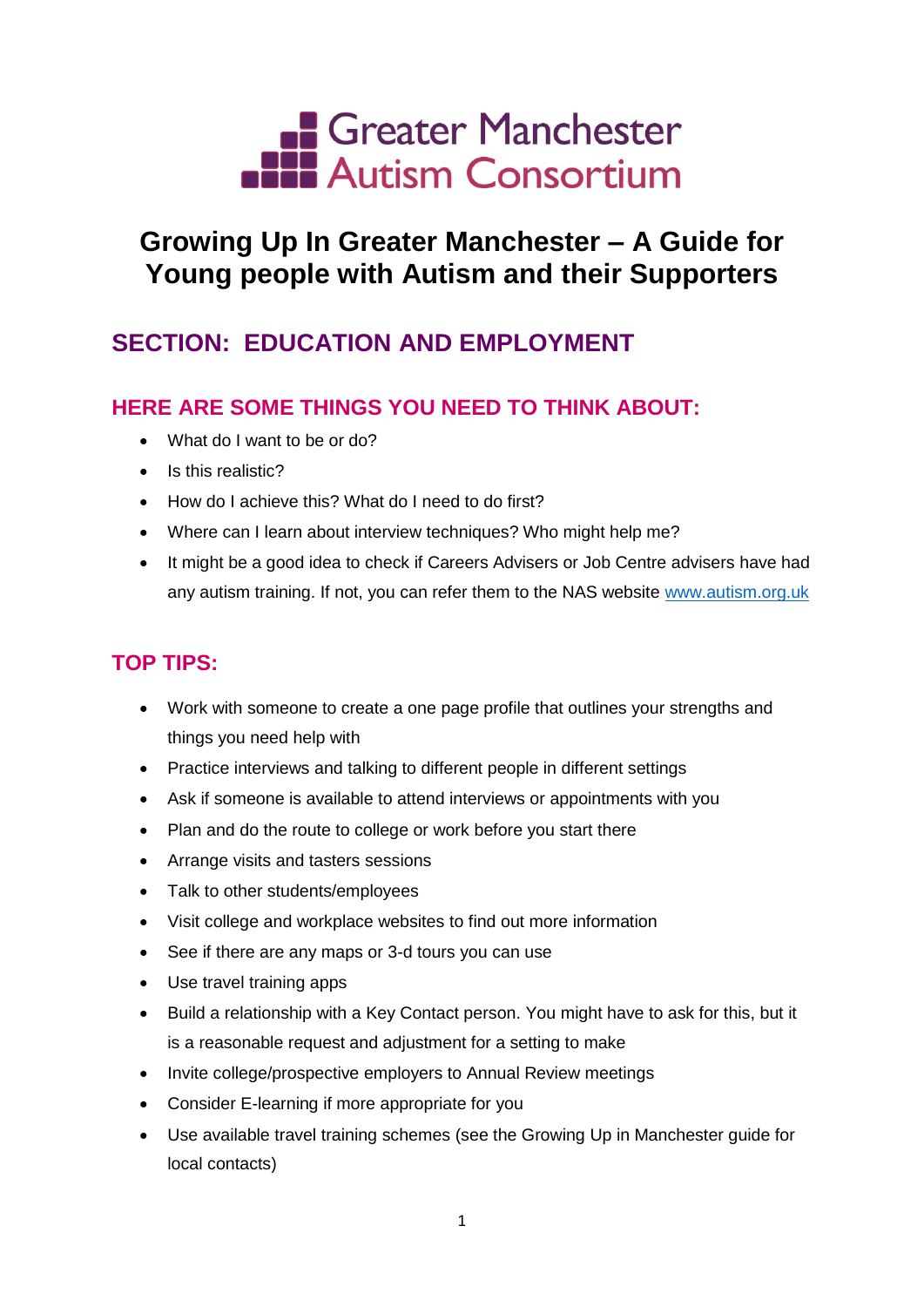### **SKILLS CHECKLISTS:**

#### **Bronze level auggested targets –**

- I know what I'm good at and what I like
- I know what I definitely don't want to do
- $\bullet$  I can use a timetable
- I know what kind of clothes to wear for a job interview
- I can introduce myself to a receptionist, teacher or employer I haven't met before

#### **Silver level suggested targets -**

- I know what makes me happy and safe
- I have spoken to a Careers Adviser
- I have discussed my education/work plans with my family
- I can complete an application form
- I can get to a meeting on time
- I have visited colleges and workplaces
- I know where the Job Centre is
- I have made choices about the courses or training I want to do
- $\bullet$  I know my way around my new situation  $-1$  can use a map

#### **Gold level suggested targets –**

- I can make independent decisions about my future
- I can identify a safe place or contact person
- I know my rights and responsibilities to access and maintain further and higher education and work
- I can talk about my achievements and support needs at interview
- I know the different options when I leave school e.g. college, supported apprenticeship, supported internship
- I know the different pathways to employment
- I know how to get help